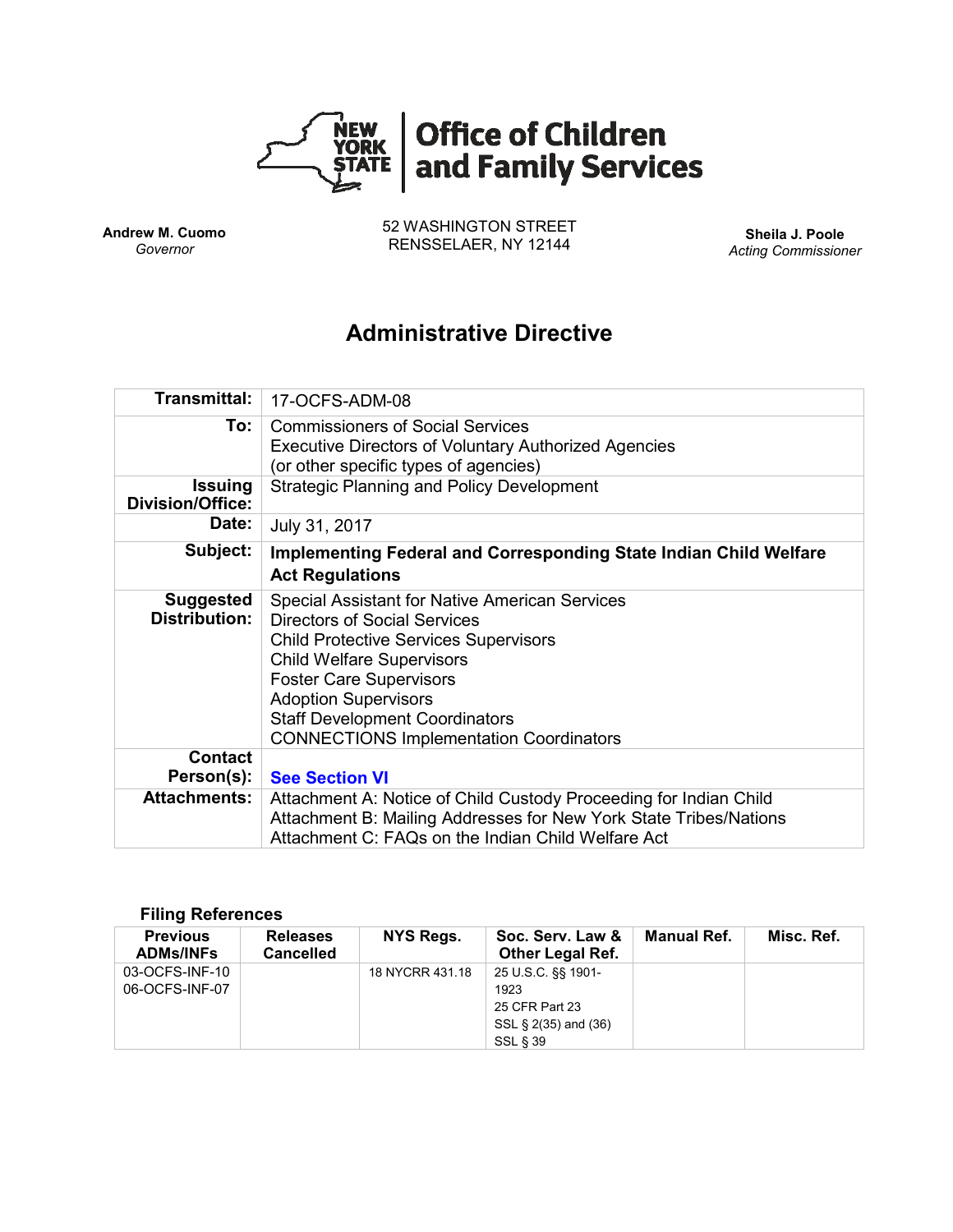### **I. Purpose**

The purpose of this Administrative Directive (ADM) is to advise local departments of social services (LDSSs) and voluntary authorized agencies (VAs) of changes to federal and state regulations pertaining to the federal Indian Child Welfare Act (ICWA).

## **II. Background**

ICWA became law in 1978 (25 U.S.C. § 1901 et seq.). The underlying principle of ICWA is the protection of the best interests of Indian children by supporting their cultural identity in issues pertaining to foster care, termination of parental rights, emergency removals, and adoption proceedings. The law also promotes the stability and security of Indian tribes and families by the establishment of minimum federal standards for the removal of Indian children from their families. The ICWA standards promote the protection of the rights of native peoples.

Effective December 12, 2016, federal regulations set forth in 25 CFR Part 23 were amended to improve ICWA implementation. These regulatory changes address requirements for state courts in implementing ICWA in child custody proceedings, which include voluntary and involuntary foster care and termination of parental rights proceedings, emergency proceedings, and the voluntary relinquishment (surrender) of parental rights involving Indian children. <sup>1</sup> The amendments to the federal regulations also establish requirements for maintaining records, introducing new terminology, and revising existing definitions.

In addition to the federal regulatory changes, the New York State Office of Children and Family Services (OCFS) amended 18 NYCRR 431.18 to make New York State's regulations consistent with the federal regulatory changes.

#### **III. Program Implications**

Federal statute and regulation define an Indian child as any unmarried person who is under 18 years of age and is either (a) a member or citizen of an Indian tribe/nation<sup>2</sup> or (b) eligible for membership or citizenship in an Indian tribe/nation, and the biological child of a member or citizen of an Indian tribe/nation. 3

OCFS regulation defines an Indian child as an unmarried person who:

• is either under the age of 18 or is between the ages of 18 and 21, is in foster care and is a student attending a school, college or university, or is regularly attending a course of vocational or technical training, or is unable to live independently; and

 $\overline{a}$ <sup>1</sup> ICWA does not apply to tribal court proceedings, juvenile delinquency proceedings, or divorce proceedings concerning custody.

<sup>2</sup> For the purposes of the federal ICWA standards, an Indian tribe is defined as any Indian tribe, band, nation or other organized group or community of Indians recognized as eligible for the services provided to Indians by the Secretary of the Interior because of their status as Indians, including any Alaska Native village as defined in the Alaska Native Claims Act. (43 USC 1602).

<sup>3</sup> 25 CFR § 23.2.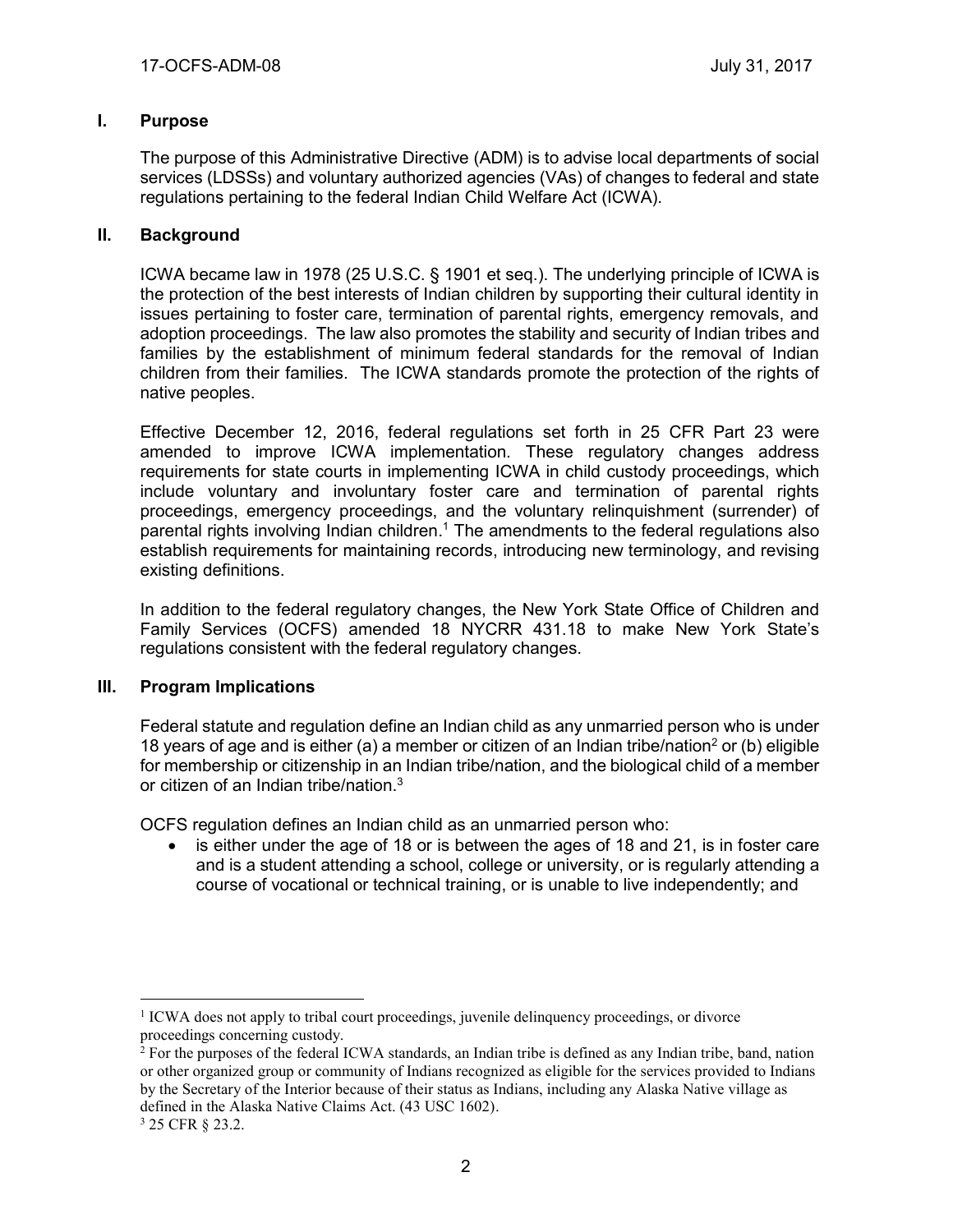• is either a member of an Indian tribe/nation, or is eligible for membership, or is the biological child of a member of an Indian tribe/nation who resides on, or is domiciled<sup>4</sup> within the reservation of such tribe/nation.<sup>5</sup>

In every case where the child may be removed from the home, inquiries regarding the child's status as an Indian child must be made of the family and, depending on age and capacity, the child. The provisions of ICWA apply to a child even if there is only reason to know that the child is an Indian child. This means that if there is reason to know that the child is American Indian or Alaska Native, all protections afforded under ICWA to an Indian child apply until it has been determined by the court that the child does not meet the definition of an Indian child.<sup>6</sup>

Treating the child as an Indian child from the early stages of the case prevents delays and possible changes in foster care placement to comply with the ICWA placement preferences that could result from a later application of ICWA. ICWA does not apply simply based on a child or parent's Indian ancestry. The court's decision as to whether a child is an Indian child is dependent on tribal membership/citizenship or eligibility for such membership/citizenship. The Indian tribe/nation determines whether the child is a member/citizen or eligible for membership/citizenship in the tribe/nation. This determination is solely within the jurisdiction and authority of the tribe/nation.<sup>7</sup>

The Indian child could be a member of, or be eligible for membership/citizenship in, more than one Indian tribe/nation. Even if the Indian child's membership has not yet been established, each Indian tribe/nation in which the Indian child is a member/citizen or may be eligible for membership/citizenship if a biological parent is a member must be notified of a pending involuntary foster care placement or termination of parental rights proceeding.<sup>8</sup> The tribes/nations involved must be given reasonable opportunity to agree on which one should be designated as the Indian child's tribe/nation for the purposes of the hearing. If the tribes/nations are unable to reach an agreement, the court will designate a tribe/nation after considering the factors identified in federal and OCFS regulations.<sup>9</sup>

There are federally recognized and state-recognized tribes/nations in the United States. The federal statutory and regulatory standards limit application of ICWA only to Indian children who are members or citizens of federally recognized tribes/nations, or are eligible for membership or citizenship, and the biological child of a member or citizen of a federally recognized tribe/nation. New York State extends the application of most of the provisions of ICWA to children who are members/citizens of state-only recognized Indian tribes/nations.<sup>10</sup> While the tribe/nation of which the child is a member or eligible for membership could be any of the federally or state-recognized tribes/nations in any of the 50 states, it is probable that an Indian child in New York State would be a member or citizen

<sup>4</sup> Domicile is a person's true, fixed, principal, and permanent home, even though the person may currently reside elsewhere. An Indian child's domicile is that of the Indian child's parent(s) or Indian custodian or guardian. In the case of an Indian child whose parents are not married to each other, the child's domicile is that of the Indian child's custodial parent. 25 CFR §23.2.

<sup>5</sup> 18 NYCRR 431.18(a)(1).

<sup>6</sup> 25 CFR § 23.107.

<sup>7</sup> 25 CFR § 23.108.

<sup>8</sup> 18 NYCRR 431.18(c); Social Services Law (SSL) § 384-b; Family Court Act (FCA) Articles 7, 10, and 10-C.

<sup>9</sup> 25 CFR § 23.109(c); 18 NYCRR 431.18(a)(3).

 $10$  18 NYCRR 431.18(a)(2).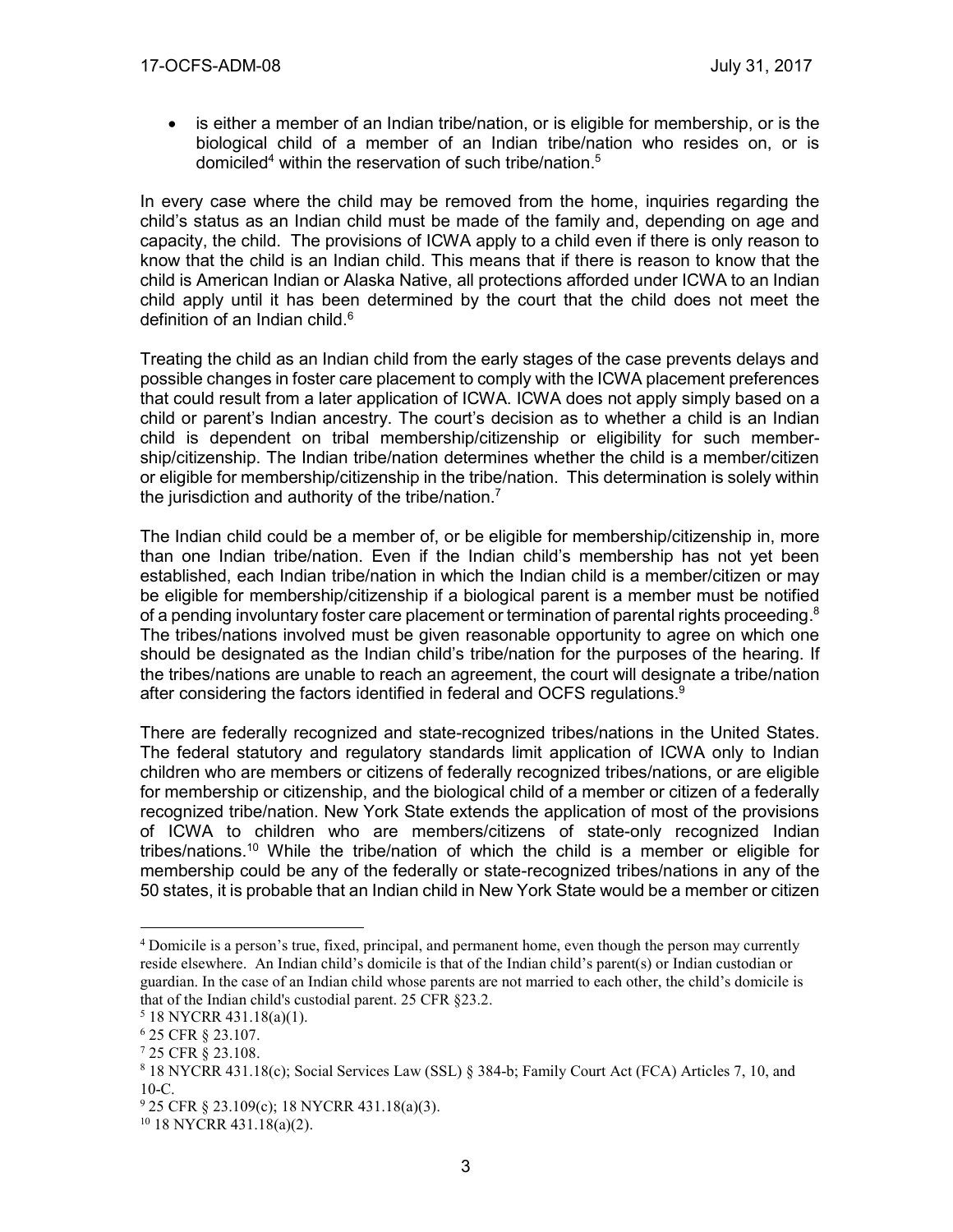of a tribe/nation located within the state. There are eight federally recognized tribes/nations in New York State: St. Regis Mohawk Tribe, Cayuga Nation, Seneca Nation of Indians, Tuscarora Nation, Onondaga Nation, Tonawanda Band of Senecas, the Oneida Indian Nation, and the Shinnecock Indian Nation. There is one tribe recognized only by New York State: Unkechauq Nation.

It is necessary to determine at the outset of any court proceeding subject to ICWA whether ICWA applies to the child. This promotes stability for the Indian child and the family, and reduces the need for delays and disruptions in the placement decisions for the child. Any child believed to be an Indian child must be treated as such, unless and until it is determined that the child is *not* an Indian child.

If there is 'reason to know' in a child custody proceeding<sup>11</sup> that a child is a member or citizen of a tribe/nation, the LDSS must notify the Family Court of this in writing.<sup>12</sup> The LDSS then must notify by either certified or registered mail return receipt requested the tribe(s)/nation(s), parent(s), and, where applicable, any Indian custodian of the scheduled court proceeding and of their rights under ICWA (Attachment A, Notice of Child Custody Proceeding for Indian Child). A copy of this letter must also be sent to the Bureau of Indian Affairs' (BIA) eastern regional director.<sup>13</sup> If the identity or location of the parent, Indian custodian or the tribe/nation cannot be determined, the notice must also be sent to the OCFS Bureau of Native American Services.

This notification must include the following information prescribed by regulation:<sup>14</sup>

- The Indian child's name, date of birth, and place of birth
- The name of each Indian tribe/nation in which the child is a member/citizen or may be eligible for membership if a biological parent is a member/citizen
- All names known, including maiden, married, and former names or aliases of the parents (or Indian custodian, if applicable), the parents' birth dates and birth places, and tribal enrollment numbers if known
- If known, the names, birth dates, birth places, and tribal enrollment information of other direct lineal ancestors of the child (e.g., grandparents)
- A copy of the petition, complaint or other document filed with the court to initiate the child custody proceeding and, if a hearing has been scheduled, information on the date, time, and location of the hearing
- A statement setting out the name of the petitioning LDSS/Administration for Children's Services (ACS), and the name and address of the LDSS/ACS attorney
- A listing of the rights of the parents, Indian custodian, and tribe/nation, as well as the legal consequences of the hearing and the need for all information to remain confidential

The mailing addresses for the nine tribes/nations located within New York State are included in Attachment 2. To contact a federally recognized tribe/nation outside of New York State that has been named as a possible affiliation for a child, notice can be sent to the designated tribal address identified in the BIA website's [Tribal Leaders Directory.](https://www.bia.gov/WhoWeAre/BIA/OIS/TribalGovernmentServices/TribalDirectory/index.htm) If

<sup>&</sup>lt;sup>11</sup> SSL § 358-a or 384-b; FCA Articles 7, 10, or 10-C. SSL § 358-a is added to address voluntary placements under SSL § 384-a.

<sup>12</sup> 25 CFR § 23.11; 18 NYCRR 431.18(e).

<sup>&</sup>lt;sup>13</sup> U.S. Department of the Interior, Eastern Regional Office, Bureau of Indian Affairs, 545 Marriott Drive, Suite 700, Nashville, TN 37214.

<sup>14</sup> 18 NYCRR 431.18 (c).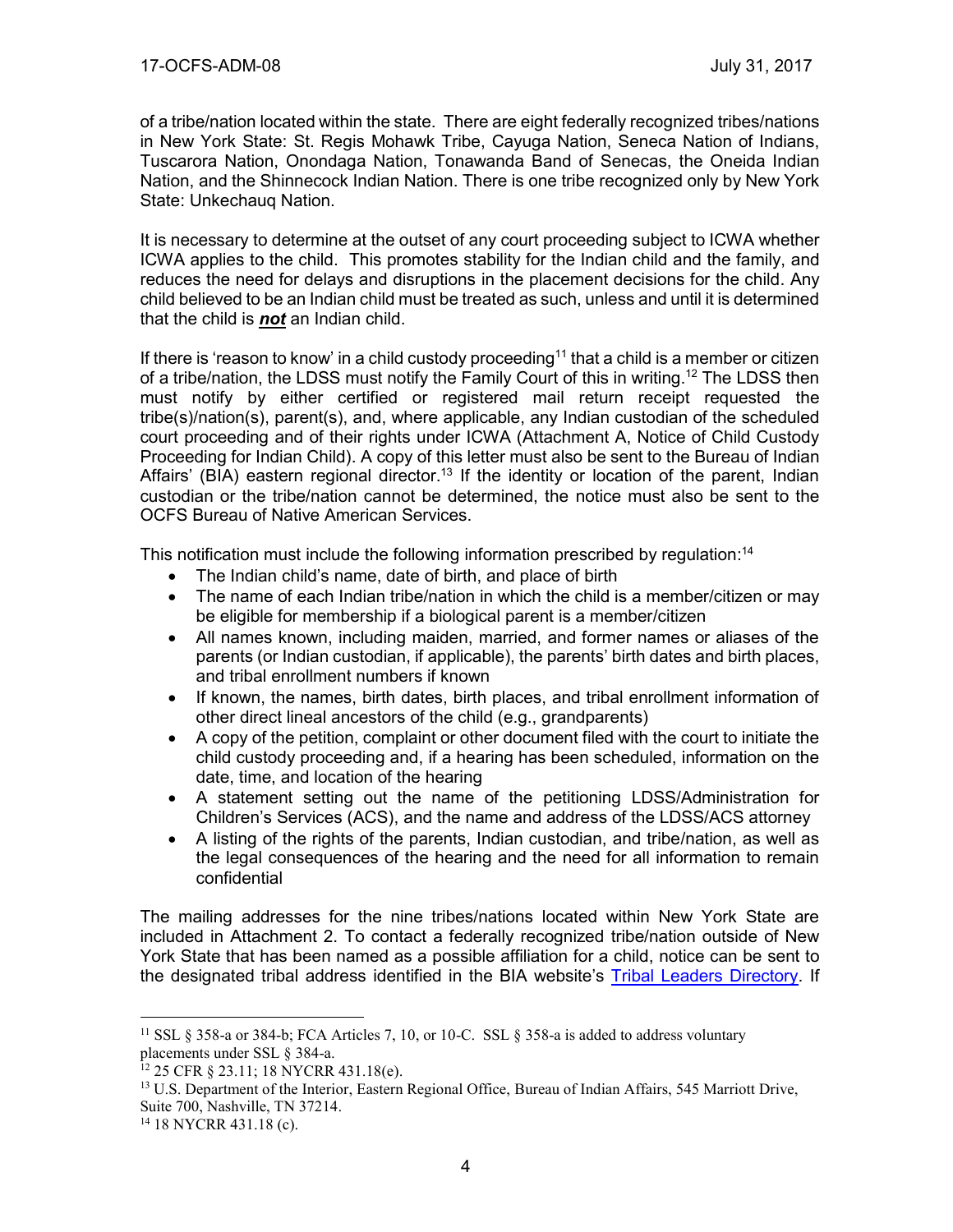contact information is unavailable, or if the tribe/nation fails to respond to inquiries, assistance can be provided by the OCFS Bureau of Native American Services or the BIA eastern regional office.

No Indian child can be placed in foster care unless clear and convincing evidence exists that continued custody by the parent or Indian custodian is likely to result in serious physical or emotional harm to the child.<sup>15</sup> The parental rights of an Indian parent or custodian cannot be terminated without evidence beyond a reasonable doubt that continued placement with the parent or custodian is likely to result in serious emotional or physical harm.<sup>16</sup> Both foster care placements and termination of parental rights determinations require testimony by one or more qualified expert witnesses<sup>17</sup> affirming that the child's current placement with parents or Indian custodian is likely to result in serious physical or emotional harm. A qualified expert witness is an individual who may be designated by the child's tribe/nation as being qualified to testify as to the prevailing social and cultural standards of the tribe/nation.

Neither federal nor state law includes provisions that prevent the emergency removal of an Indian child who is a resident of or is domiciled on a reservation, but is temporarily located off the reservation, from his or her parent(s) or Indian custodian(s) or the emergency placement of such child in a foster home or child care facility in order to prevent imminent physical damage or harm to the child.<sup>18</sup>

The federal regulations set forth standards for emergency proceedings involving an Indian child.<sup>19</sup> These standards include that an emergency proceeding, defined as any court action that involves the emergency removal or placement of an Indian child, $^{20}$  should not continue for more than 30 days unless:

- the court has determined that restoring the child to the parent or Indian custodian would subject the child to imminent physical damage or harm;
- the court has been unable to transfer the case to the jurisdiction of an appropriate Indian court; and
- it has not been possible to initiate a child custody proceeding.

In any case, the removal or placement must be terminated when it is no longer necessary to prevent imminent physical damage or harm to the child.

Federal statute and regulations allow a parent, Indian custodian, or a tribe/nation to intervene at any point in a proceeding, and to petition to have the court proceeding transferred to a tribal court.<sup>21</sup>

#### **IV. Required Action**

<sup>15</sup> 25 U.S.C. § 1912; 18 NYCRR 431.18(b)(1).

<sup>16</sup> 25 U.S.C. § 1912; 18 NYCRR 431.18(b)(2).

<sup>17</sup> 18 NYCRR 431.18(a)(5).

<sup>18</sup> 25 U.S.C. § 1922; SSL § 39(5)(b).

<sup>19</sup> 25 CFR § 23.113.

<sup>20</sup> 25 CFR § 23.2; 18 NYCRR 431.18(a)(7).

<sup>21</sup> 25 U.S.C. § 1911 and 25 CFR § 23.115.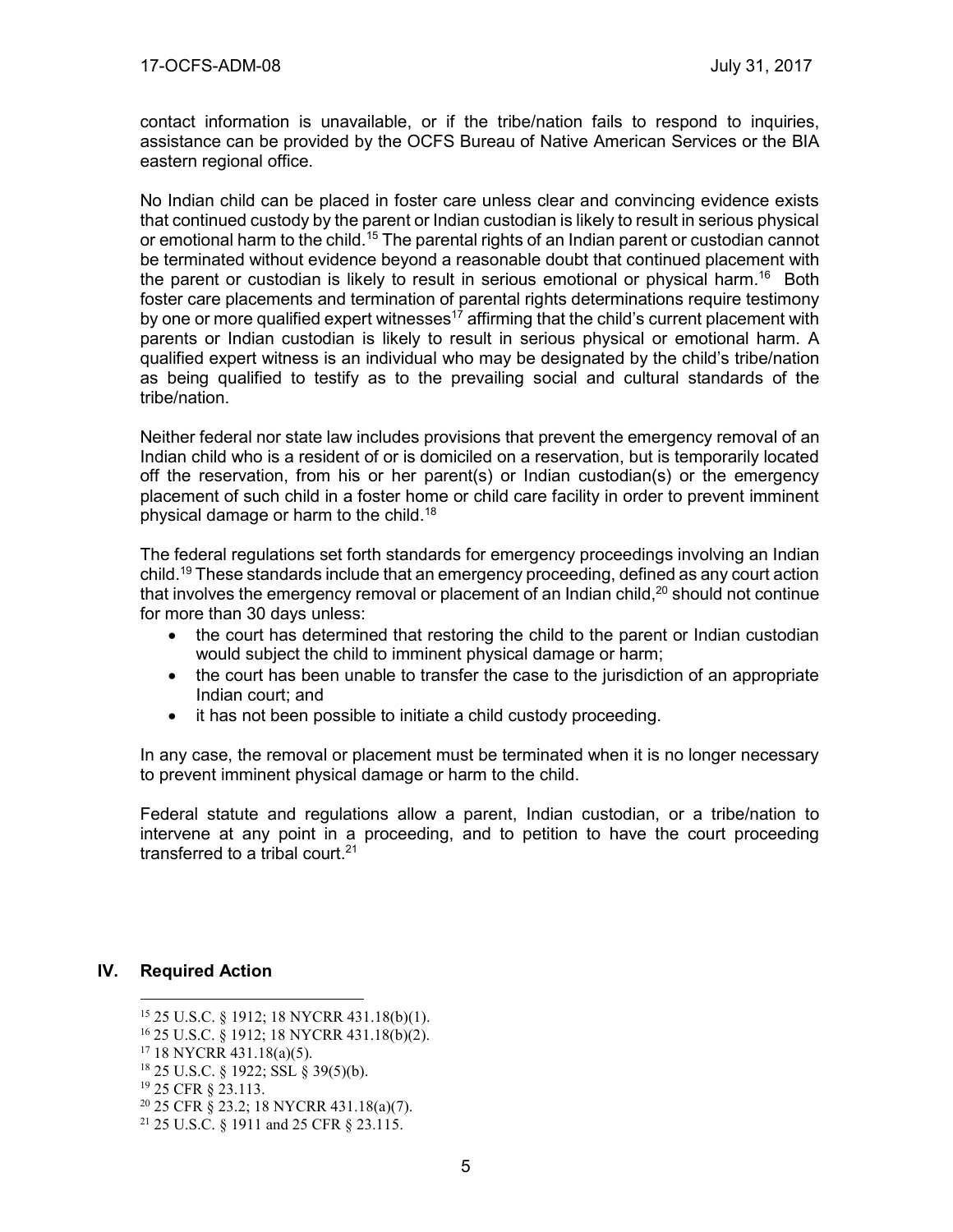For every child involved in a child custody or emergency proceeding, there must be a determination made as to whether there is reason to know the child is an Indian child. Whenever a LDSS or VA is taking a surrender, a similar inquiry must be made. The caseworker must inquire of the biological parent(s), adoptive parent(s), extended family, where applicable, the Indian custodian and, depending on age and capacity, the child, whether there is reason to know the child is an Indian child. It must be further determined whether the child is a member or citizen, or eligible for membership in any tribe/nation, or is the biological child of a tribal member or citizen. New fields are being added to CONNECTIONS to accommodate the recording of this additional information. Until the enhancements to the system have been completed, workers must designate the Indian child's race as Native American or Alaska Native, and identify the child's tribe/nation in CONNECTIONS.

Caseworkers must consider several requirements when handling an ICWA case:

- 1. Active efforts must be made to prevent the removal of an Indian child from the home. These are defined in federal regulation as affirmative, active, thorough, and timely efforts intended primarily to maintain or reunite an Indian child with that child's family.<sup>22</sup> Active efforts differ from reasonable efforts in that reasonable efforts, for example, may include referrals for services, whereas active efforts include arranging for the most culturally appropriate services to help families overcome obstacles to engaging in those services. They include such activities as assisting the parents or Indian custodian in accessing the resources necessary to satisfy the case plan. Caseworkers must work actively to involve the child's tribe/nation, parents, and extended family in the process, employing available and culturally appropriate family preservation strategies, and facilitating the use of remedial and rehabilitative services provided by the child's tribe/nation. Active efforts must be tailored to the facts and circumstances of the individual case.
- 2. Caseworkers must notify the Indian child's parents, the Indian custodian(s) (where applicable), and tribe/nation of the involuntary child custody proceeding seeking foster care placement or termination of parental rights using the Notice of Child Custody Proceeding for an Indian Child (Attachment A). This notice will be available to be generated from within CONNECTIONS in a future system release. Such notification is required at both the underlying involuntary foster care proceeding as well as any subsequent termination of parental rights proceeding involving an Indian child.
- 3. Finally, caseworkers must identify a foster care or pre-adoptive placement<sup>23</sup> that is appropriate within the mandates of the preference provisions set forth in statute and OCFS regulation.<sup>24</sup> In the absence of good cause to the contrary, an Indian child must be placed according to the following order of preference for foster care or preadoptive placements:
	- a. First preference is placement with a member/citizen of the Indian child's extended family as this term is defined by the law or custom of the child's

<sup>22</sup> 25 CFR § 23.2.

 $^{23}$  A pre-adoptive placement is a temporary placement of an Indian child in a foster home or child care facility after termination of parental rights, but prior to or in lieu of an adoptive placement.

 $24$  18 NYCRR 431.18(f)(2).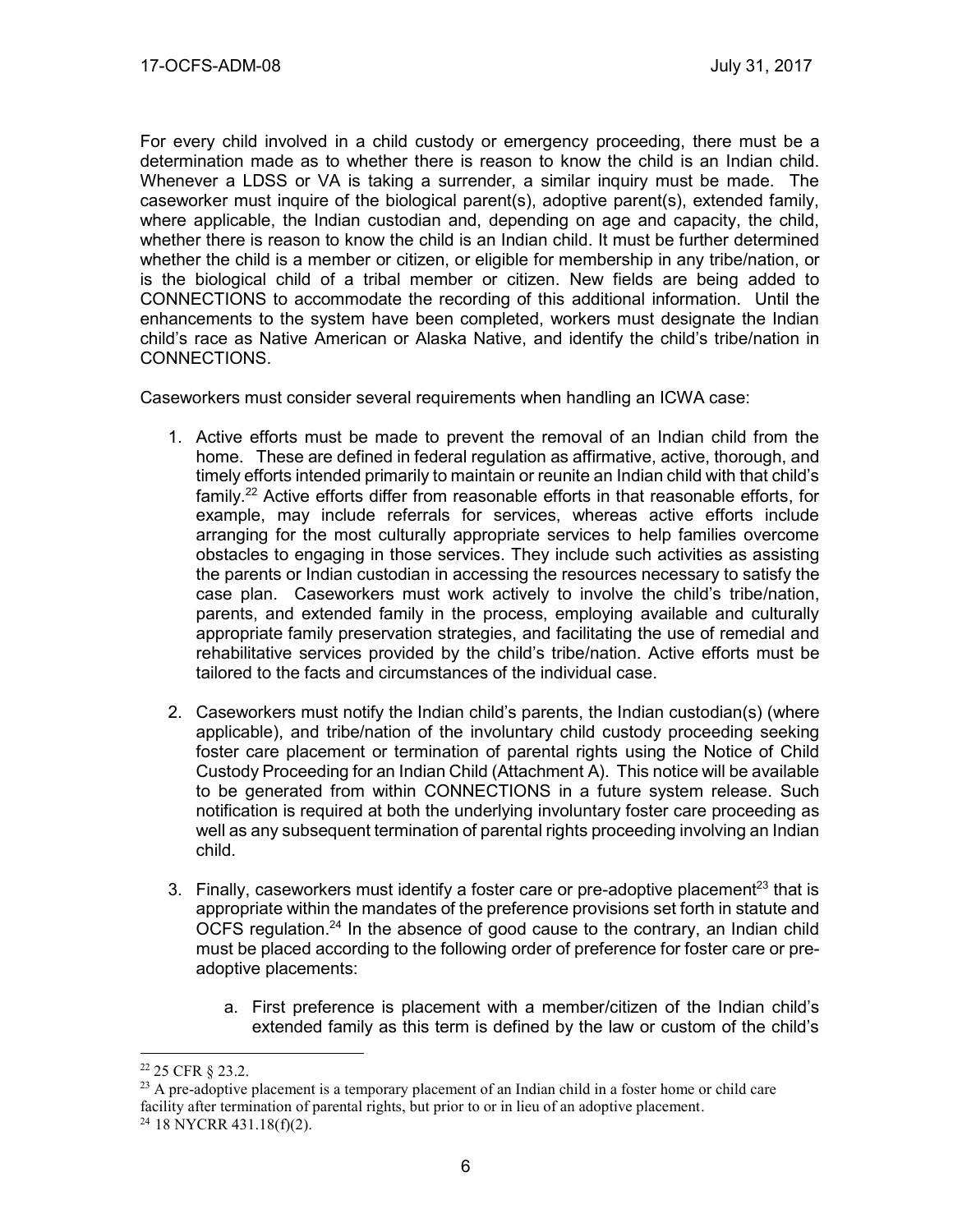tribe/nation. If such law or custom does not exist in the tribe/nation, this person is defined in federal and OCFS regulation as a person who has reached the age of 18 years and is the child's grandparent, aunt or uncle, brother or sister, brother-in-law/sister-in-law, niece or nephew, first or second cousin, or step-parent.

- b. Second, in a foster home licensed, certified, approved, or specified by the Indian child's tribe/nation.
- c. Third, with Indian foster parents who have been licensed, certified, or approved by an LDSS or VA to provide foster care services.
- d. Fourth, in a foster care facility for children approved by an Indian tribe/nation or operated by an Indian organization that has a program suitable to meet the needs of the child.

In instances where the Indian child is being placed for adoption, caseworkers must identify an adoptive placement that is appropriate within the mandates of the preference provisions set forth in federal statute and regulation and OCFS regulation.<sup>25</sup> In the absence of good cause to the contrary, an Indian child must be placed for adoption according to the following order of preference:

- a. First preference is placement with a member of the Indian child's extended family, as such term is defined by the law or custom of the child's tribe/nation. If such law or custom does not exist in the tribe/nation, this person is defined in federal and OCFS regulation as a person who has reached the age of 18 years and is the child's grandparent, aunt, uncle, brother or sister, brother-inlaw/sister-in-law, niece or nephew, first or second cousin, or step-parent.
- b. Second preference is with other members of the Indian child's tribe/nation.
- c. Third preference is with other Indian families. $26$

If the child's Indian tribe/nation has established by resolution an order of preference for foster care, pre-adoptive or adoptive placements that differs from the above, the LDSS or VA must follow that order of preference as long as the placement is the least-restrictive setting appropriate to the particular needs of the Indian child.<sup>27</sup>

Good cause not to follow this order of preference for foster care, pre-adoptive or adoptive placements must be based on one or more of the following considerations:

- 1. Request of one or both biological parents, if they attest that they have reviewed the placement options, if any, that comply with the order of preference
- 2. Request of the child if the child is of sufficient age and capacity to understand the decision being made
- 3. The extraordinary physical, mental, or emotional needs of the Indian child require specialized treatment services that may be unavailable in the community where families who meet the placement preferences reside
- 4. The unavailability of a suitable placement after a diligent search has failed to locate any placement meeting the preference criteria set forth above
- 5. The presence of a sibling attachment that can be maintained only through a particular placement<sup>28</sup>

 $\overline{a}$ <sup>25</sup> 25 U.S.C § 1915, 25 CFR § 23.130; 18 NYCRR 431.18(g)(1).

<sup>26</sup> 25 U.S.C. § 1915, 25 CFR § 23.130; 18 NYCRR 431.18(g)(1).

<sup>&</sup>lt;sup>27</sup> 25 U.S.C. § 1915, 25 CFR §§ 23.130 and 23.131; 18 NYCRR 431.18(f)(4) and (g)(3).

<sup>&</sup>lt;sup>28</sup> 18 NYCRR 431.18(f)(3) and (g)(2).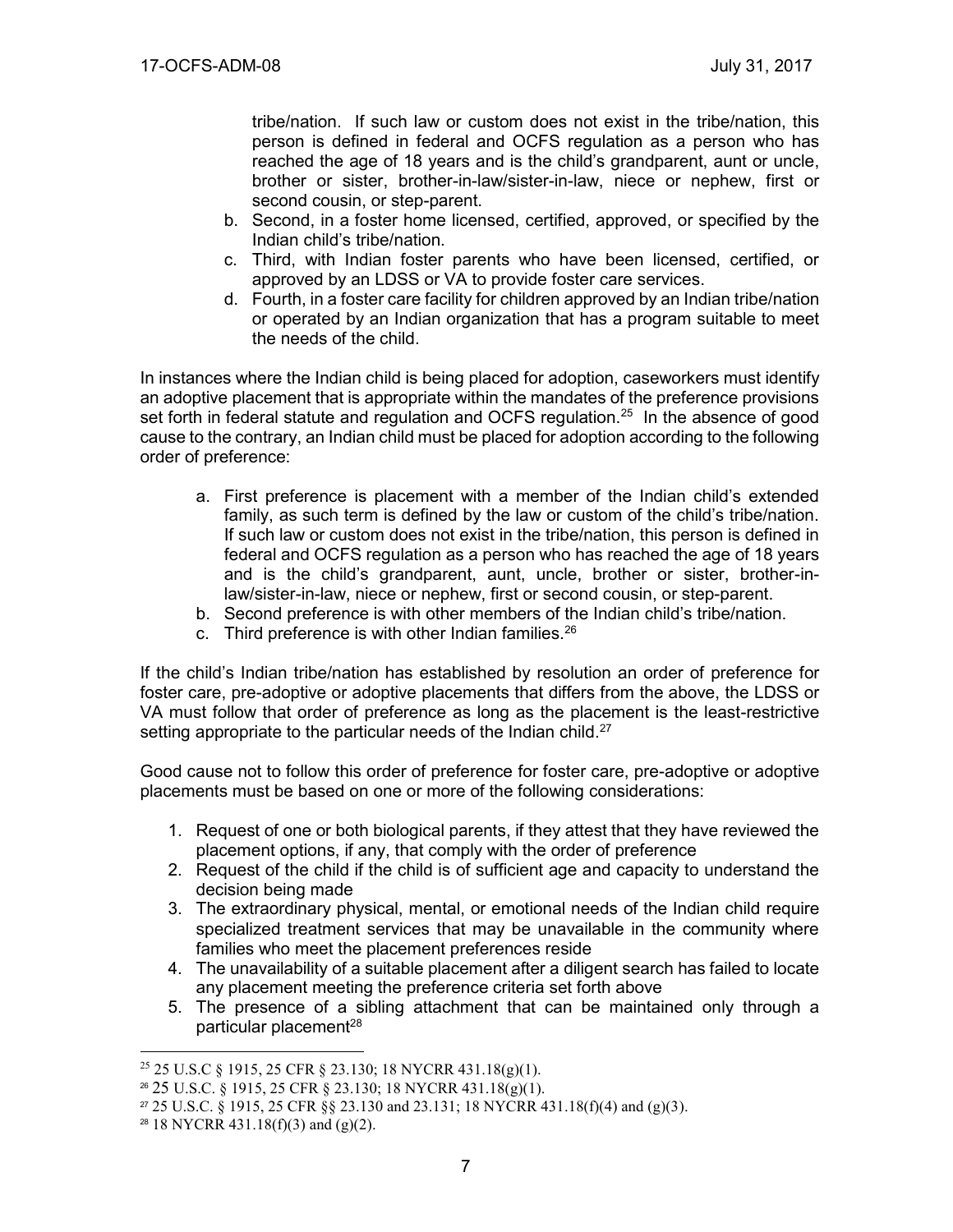Federal statute and regulations allow a parent, Indian custodian, or a tribe/nation to intervene at any point in a foster care or termination of parental rights proceeding, and to petition to have the court proceeding transferred to a tribal court.<sup>29</sup>

### **V. Systems Implications**

Several changes are pending for CONNECTIONS to reflect the new federal and state requirements for reporting. Until these CONNECTIONS changes are released, the steps taken to comply with ICWA standards must continue to be recorded in CONNECTIONS in the same manner as was in place prior to the issuance of this release. This includes recording the Indian child's race as either Native American or Alaska Native, as applicable, and identifying the tribe/nation of which the Indian child is a member/citizen or eligible for membership/citizenship. Other relevant information must be recorded in progress notes.

#### **VI. Contacts**

Any questions concerning this release should be directed to the appropriate regional office, Division of Child Welfare and Community Services:

Buffalo Regional Office-Amanda Darling (716) 847-3145 [Amanda.Darling@ocfs.ny.gov](mailto:Amanda.Darling@ocfs.ny.gov)  Rochester Regional Office-Karen Buck (585) 238-8201 [Karen.Buck@ocfs.ny.gov](mailto:Karen.Buck@ocfs.ny.gov)  Syracuse Regional Office-Sara Simon (315) 423-1200 [Sara.Simon@ocfs.ny.gov](mailto:Sara.Simon@ocfs.ny.gov) Albany Regional Office-John Lockwood (518) 486-7078 [John.Lockwood@ocfs.ny.gov](mailto:John.Lockwood@ocfs.ny.gov)  Spring Valley Regional Office-Yolanda Désarmé (845) 708-2498 [Yolanda.Desarme@ocfs.ny.gov](mailto:Yolanda.Desarme@ocfs.ny.gov)  New York City Regional Office-Ronni Fuchs (212) 383-1676 [Ronni.Fuchs@ocfs.ny.gov](mailto:Ronni.Fuchs@ocfs.ny.gov)  Native American Services-Heather LaForme (716) 847-3123 [Heather.LaForme@ocfs.ny.gov](mailto:Heather.LaForme@ocfs.ny.gov)

#### **VII. Effective Date**

<sup>29</sup> 25 U.S.C.§ 1911 and 25 CFR § 23.115.